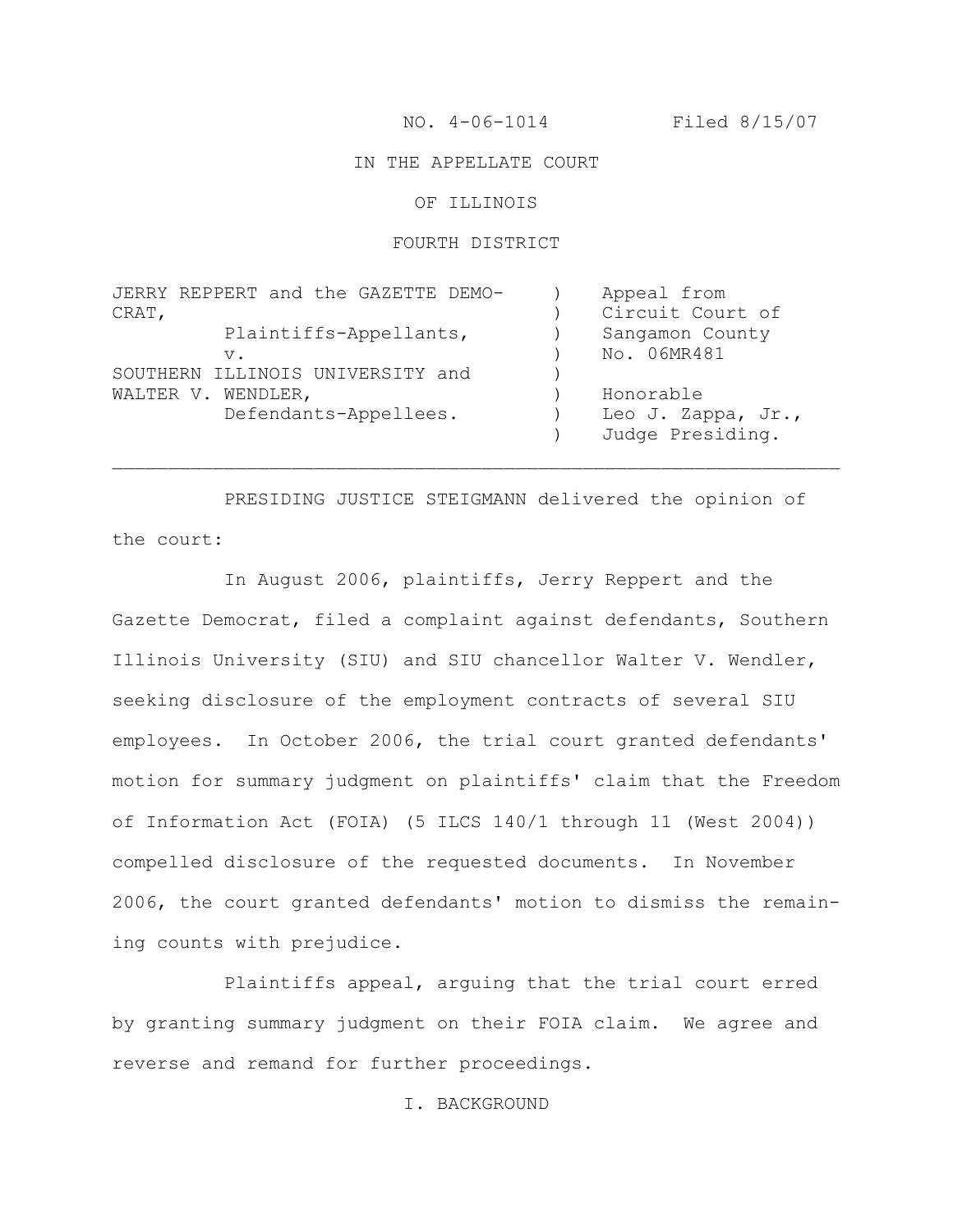The following facts were gleaned from the parties' pleadings and exhibits.

In March 2006, plaintiffs submitted a request to SIU under the FOIA for the following:

> "1. Employment contracts covering the time period of January 1, 2000, to the present for [SIU] President Glenn Poshard, [f]ormer [SIU] President James Walker, [Wendler,] and [SIU] employees John Jackson and Mike Lawrence.

2. Independent contractor contracts, if applicable, covering the time period of January 1, 2000, to the present for [SIU] employees John Jackson and Mike Lawrence."

In April 2006, SIU denied plaintiffs' request, and plaintiffs appealed the denial. Wendler denied the appeal and informed plaintiffs of their right to appeal the denial through the judicial-review process.

In August 2006, plaintiffs filed a three-count complaint against defendants, seeking the disclosure of the documents in question. The complaint alleged as follows: (1) the Illinois Constitution required the disclosure of any contract that obligated the expenditure of public funds (count I), (2) the FOIA compelled disclosure of any such documents (count II), and

 $- 2 -$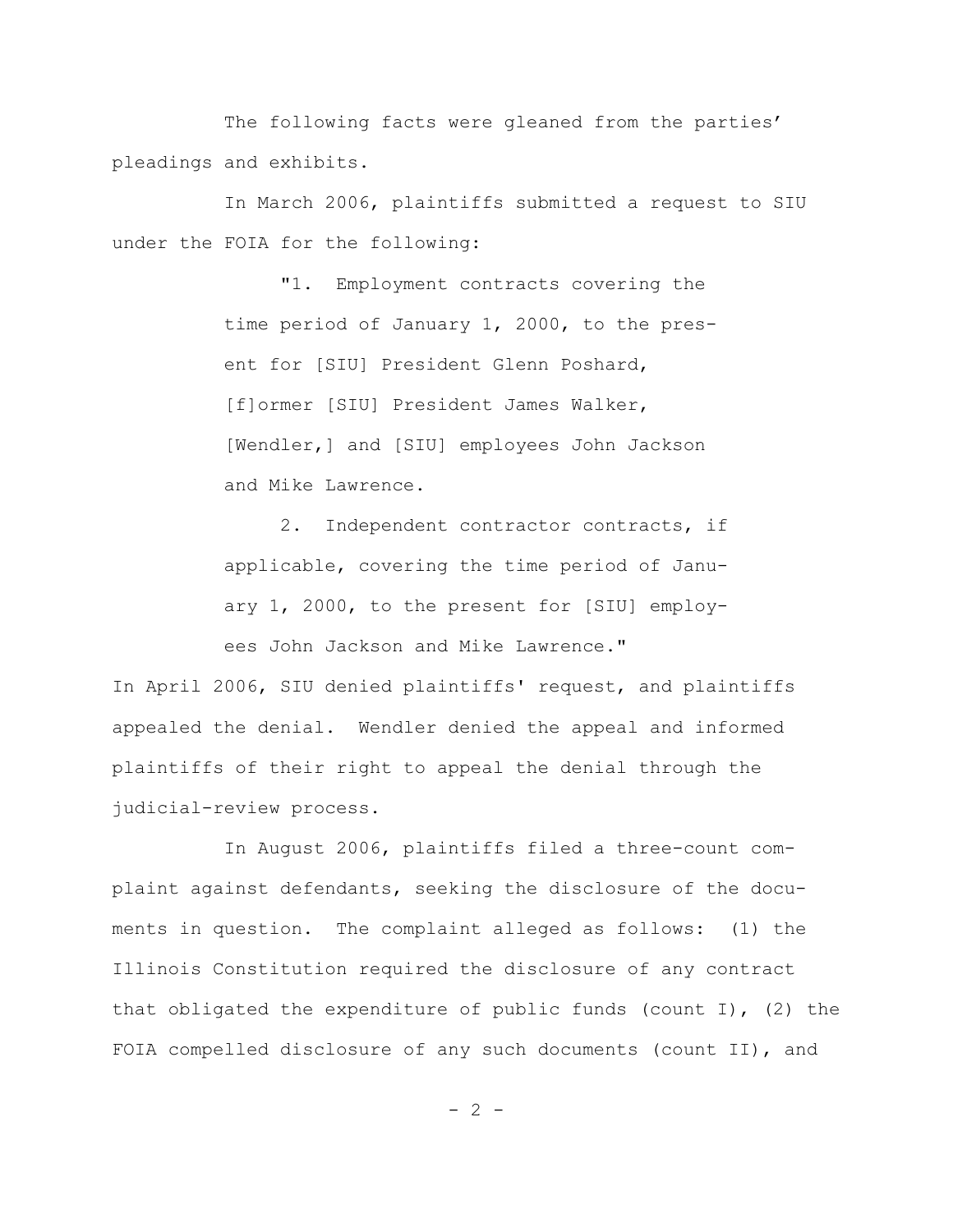(3) Wendler had a ministerial duty to release the documents to the public (count III).

In September 2006, defendants filed a motion to dismiss counts I and III of plaintiffs' complaint and a motion for summary judgment as to count II. In their summary-judgment motion, defendants argued that (1) the employment contracts were part of each employee's personnel file and (2) the contracts were thus per se exempt from disclosure under section  $7(1)$  (b) (ii) of the FOIA (the personnel-file exemption) (5 ILCS  $140/7(1)$  (b)(ii) (West 2004)). In October 2006, plaintiffs filed a response to the summary-judgment motion, arguing, in part, that the fact that the contracts were included in personnel files did not mean that they were exempt from disclosure under the FOIA. Later in October 2006, the trial court granted defendants' motion for summary judgment as to count II. In so doing, the court found that the requested employment contracts were exempt from disclosure under the FOIA, pursuant to the personnel-file exemption (5 ILCS  $140/7(1)$  (b) (ii) (West 2004)). In November 2006, the court granted with prejudice defendants' motion to dismiss counts I and III.

This appeal followed.

### II. ANALYSIS

A. Summary Judgments and the Standard of Review Summary judgment is proper if, "when viewed in the

- 3 -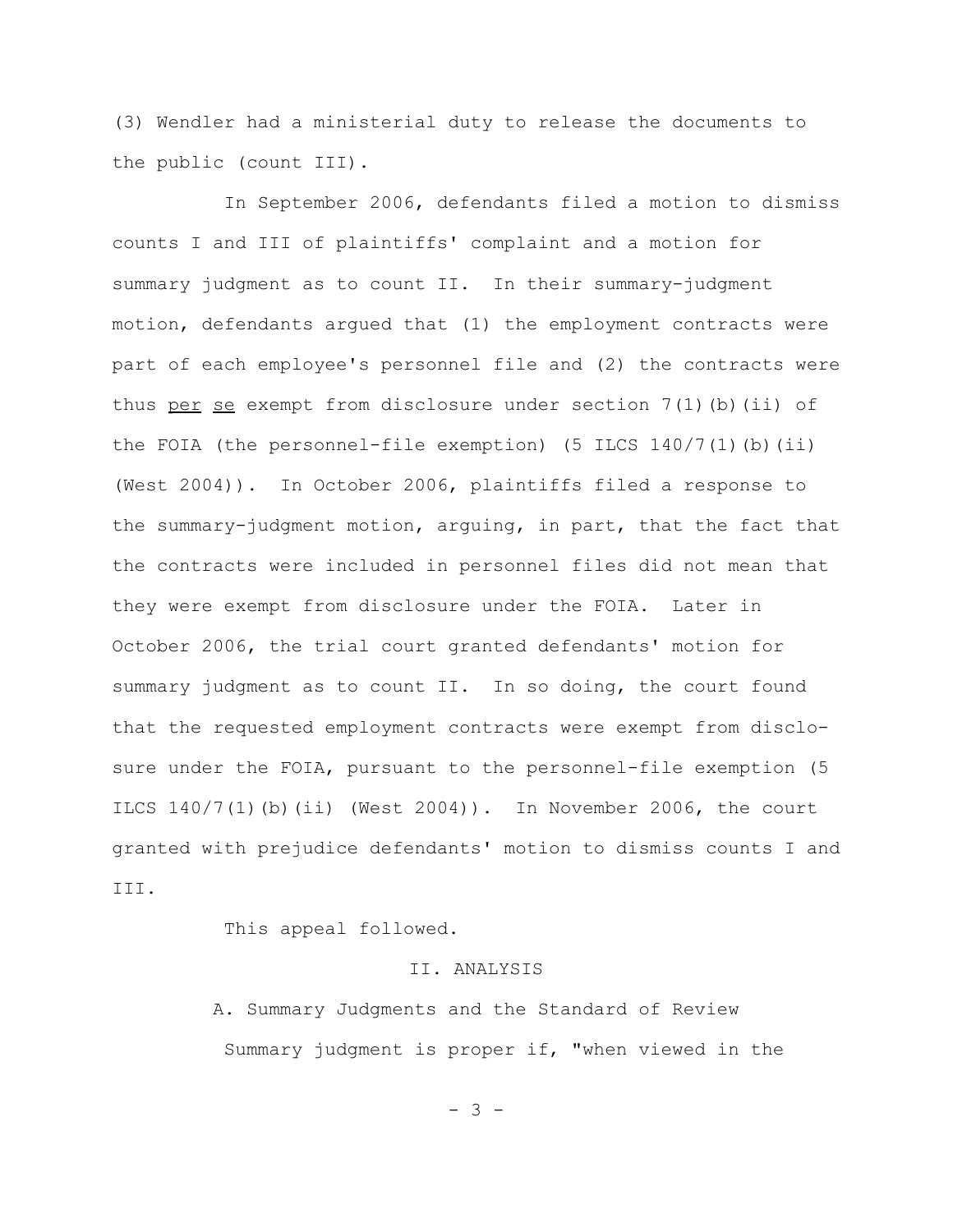light most favorable to the nonmoving party, the pleadings, depositions, admissions, and affidavits on file demonstrate that there is no genuine issue as to any material fact and that the moving party is entitled to judgment as a matter of law." Illinois State Chamber of Commerce v. Filan, 216 Ill. 2d 653, 661, 837 N.E.2d 922, 928 (2005); see 735 ILCS 5/2-1005(c) (West 2004). "Summary judgment should only be granted if the movant's right to judgment is clear and free from doubt." Bluestar Energy Services, Inc. v. Illinois Commerce Comm'n, No. 1-06-1277, slip op. at 5 (June 29, 2007), \_\_\_ Ill. App. 3d \_\_\_, \_\_\_, \_\_\_ N.E.2d , . We review de novo the trial court's grant of summary judgment. Big Sky Excavating, Inc. v. Illinois Bell Telephone  $Co.$ , 217 Ill. 2d 221, 234, 840 N.E.2d 1174, 1182 (2005).

#### B. The FOIA

Aside from our de novo standard of review being dictated by the summary-judgment posture of this case, this case involves a question of statutory interpretation. We review de novo issues of statutory interpretation. NDC LLC v. Topinka, No. 2-05-1206, slip op. at 23 (June 15, 2007), Ill. App. 3d , \_\_\_, \_\_\_ N.E.2d \_\_\_, \_\_\_. In Southern Illinoisan v. Illinois Department of Public Health, 218 Ill. 2d 390, 415, 844 N.E.2d 1, 14 (2006), the supreme court discussed statutory interpretation of the FOIA, as follows:

"Our review of the FOIA \*\*\* is guided by

- 4 -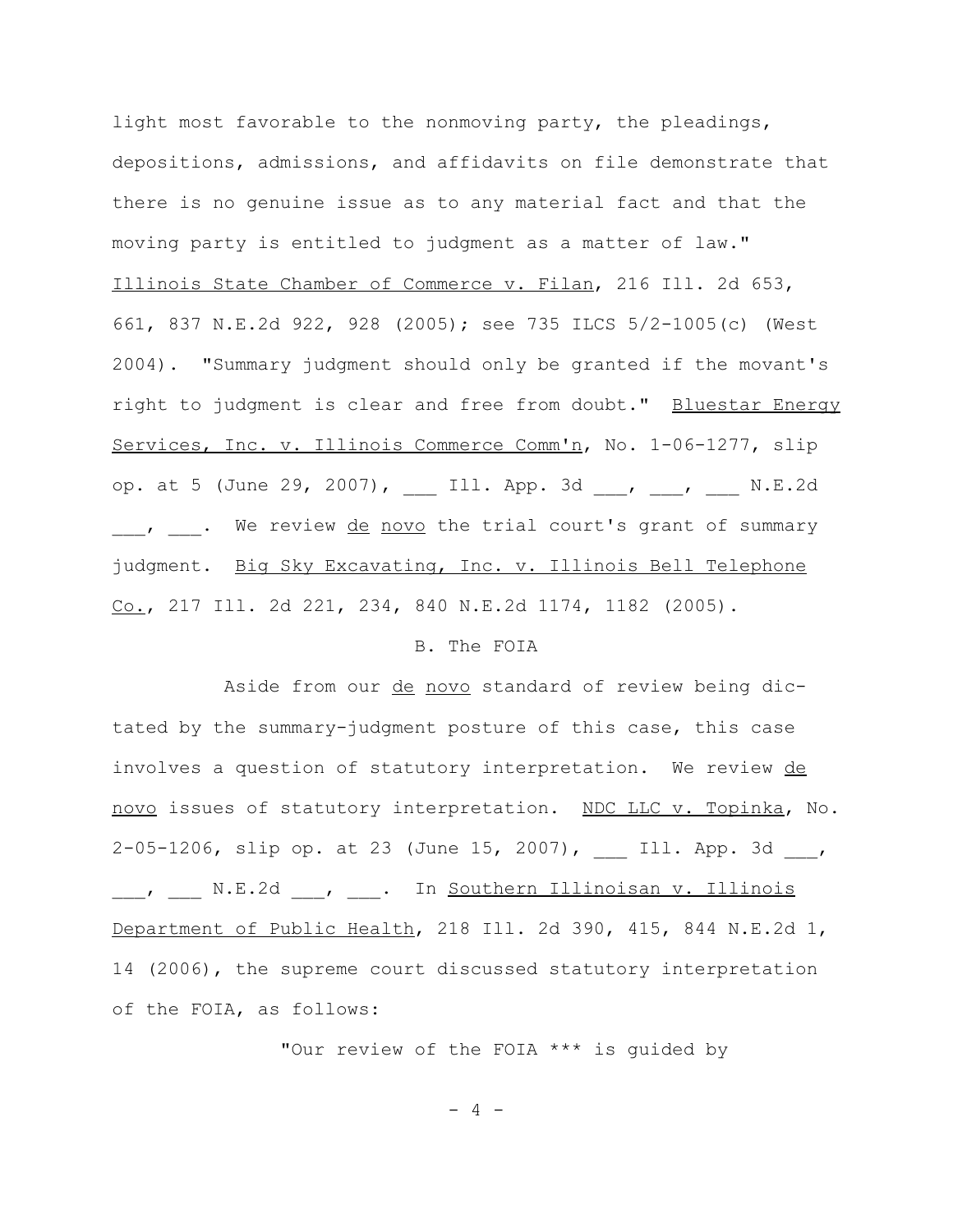several well-established principles of statutory construction. It is well settled that the primary objective of [a] court when construing the meaning of a statute is to ascertain and give effect to the intent of the General Assembly. [Citation.] In determining legislative intent, our inquiry begins with the plain language of the statute, which is the most reliable indication of the legislature's objectives in enacting a particular law. [Citation.] A fundamental principle of statutory construction is to view all provisions of a statutory enactment as a whole. Accordingly, words and phrases should not be construed in isolation, but must be interpreted in light of other relevant provisions of the statute. [Citation.] In construing a statute, we presume that the legislature, in its enactment of legislation, did not intend absurdity, inconvenience[,] or injustice."

The purpose of the FOIA is to open governmental records to the light of public scrutiny. Thus, under the FOIA, a presumption exists that public records be open and accessible. Bluestar Energy Services, slip op. at 6, Ill. App. 3d at ,

 $-5 -$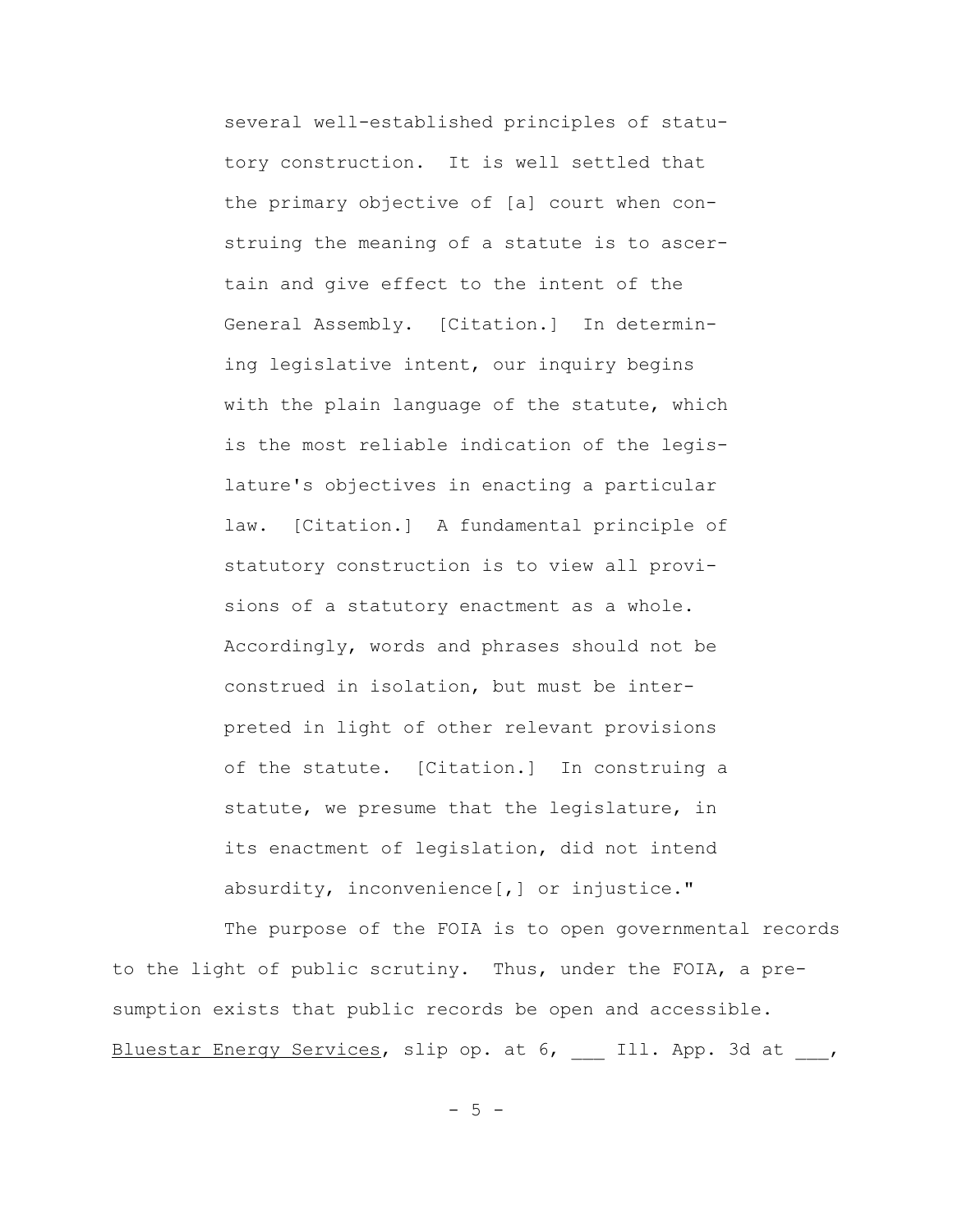N.E.2d at . The legislative intent is set forth in section 1 of the FOIA, which provides, in pertinent part, as follows:

> "Pursuant to the fundamental philosophy of the American constitutional form of government, it is declared to be the public policy of the State of Illinois that all persons are entitled to full and complete information regarding the affairs of government and the official acts and policies of those who represent them as public officials and public employees consistent with the terms of this Act. Such access is necessary to enable the people to fulfill their duties of discussing public issues fully and freely, making informed political judgments and monitoring government to ensure that it is being conducted in the public interest." 5 ILCS 140/1 (West 2004).

Based upon the legislature's clearly stated public policy and intent, the supreme court has held that "the FOIA is to be accorded 'liberal construction.'" Southern Illinoisan, 218 Ill. 2d at 416, 844 N.E.2d at 15, quoting Bowie v. Evanston Community Consolidated School District No. 65, 128 Ill. 2d 373, 378, 538

- 6 -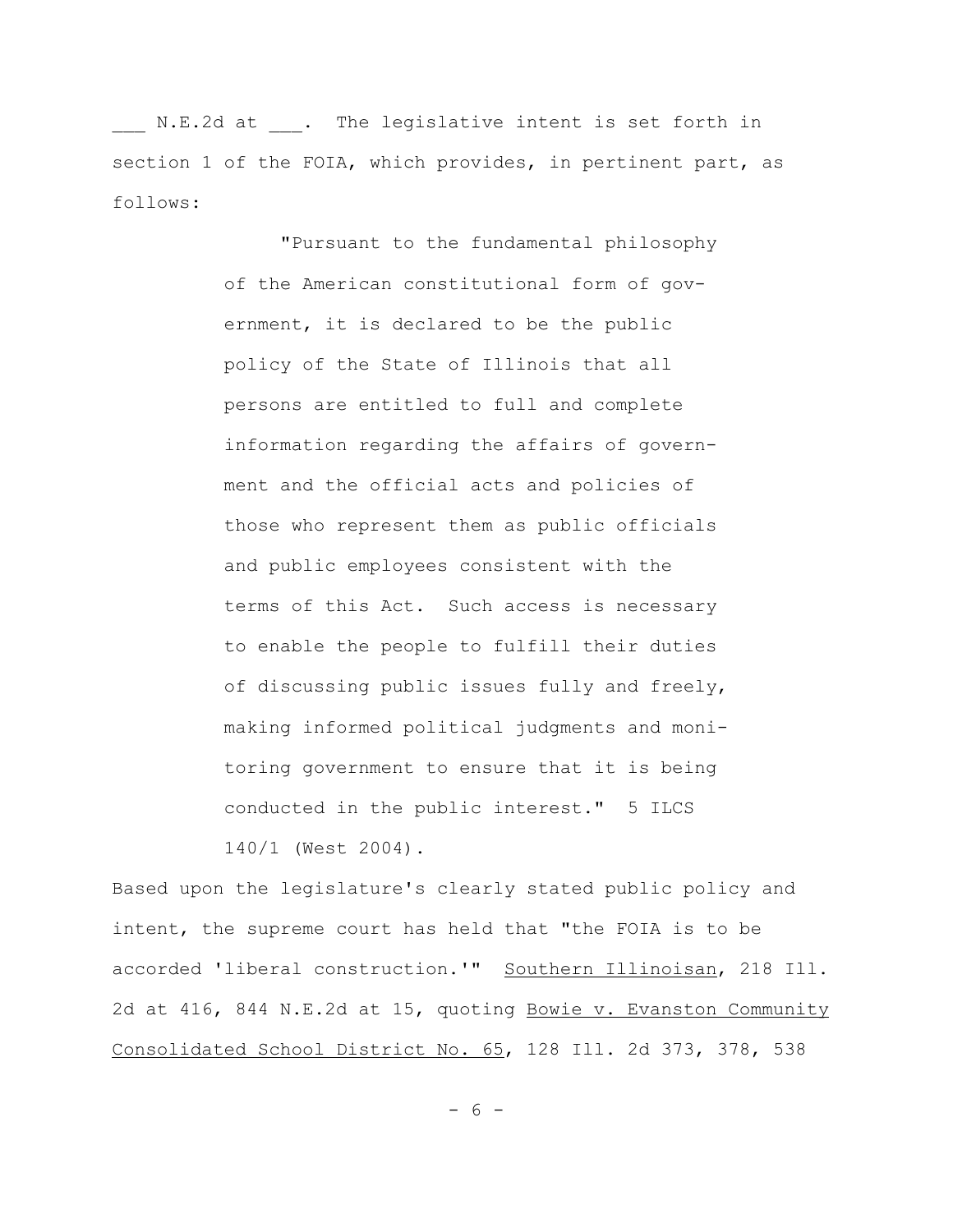N.E.2d 557, 559 (1989). Thus, "the exceptions to disclosure set forth in the FOIA are to be read narrowly so as not to defeat the FOIA's intended purpose." Southern Illinoisan, 218 Ill. 2d at 416, 844 N.E.2d at 15. Accordingly, "[e]ach public body shall make available to any person for inspection or copying all public records, except as otherwise provided in [s]ection 7 of this Act." 5 ILCS 140/3(a) (West 2004); see also Southern Illinoisan, 218 Ill. 2d at 417, 844 N.E.2d at 15 (noting that when a public body receives a request for information, it must comply unless one of the narrow statutory exceptions applies).

Section 2(c) of the FOIA defines "public records," in pertinent part, as follows:

> "(c) \*\*\* 'Public records' includes, but is expressly not limited to: \*\*\* (vii) all information in any account, voucher, or contract dealing with the receipt of expenditure of public or other funds of public bodies; (viii) the names, salaries, titles, and dates of employment of all employees and officers of public bodies \*\*\*." 5 ILCS 140/2(c) (West

> > - 7 -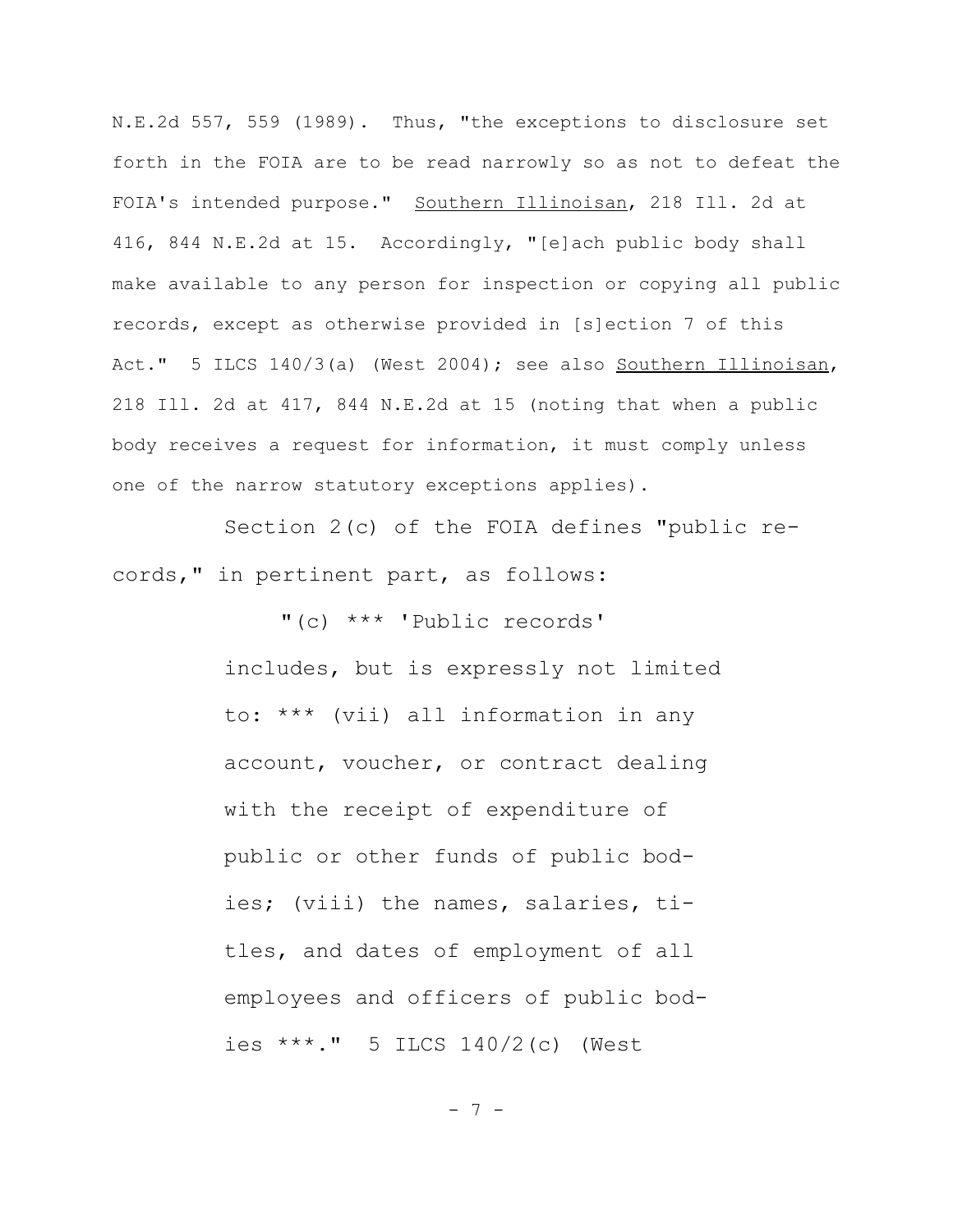```
2004).
```
Section 7 of the FOIA provides, in pertinent part, as follows:

> "(1) The following shall be exempt from inspection and copying:

> > \*\*\*

(b) Information that, if disclosed, would constitute a clearly unwarranted invasion of personal privacy, unless the disclosure is consented to in writing by the individual subjects of the information. The disclosure of information that bears on the public duties of public employees and officials shall not be considered an invasion of personal privacy. Information exempted under this subsection (b) shall include but is not limited to:

\*\*\*

(ii) personnel files and personal information maintained with respect to employees, appointees or

- 8 -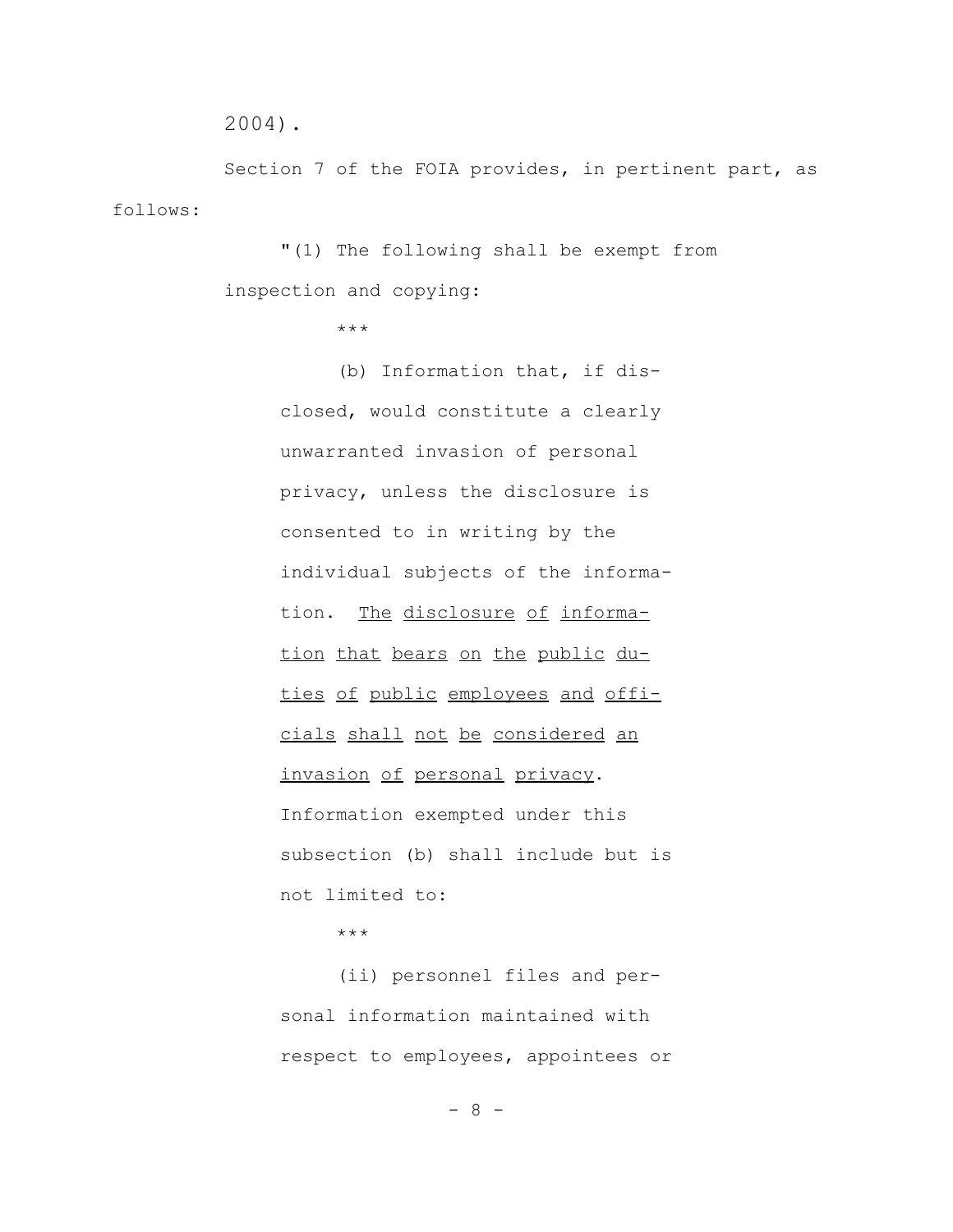elected officials of any public body[,] or applicants for those positions[.]" (Emphasis added.) 5 ILCS 140/7(1)(b)(ii) (West 2004).

If the public body seeks to invoke one of section 7's exemptions, it must give written notice setting forth the particular exemption claimed to authorize the denial. Then, the party seeking disclosure of information under the FOIA can challenge the public body's denial at the trial level. The burden of proof at the trial level is on the public body to establish that the requested documents are exempt from disclosure. Bluestar Energy Services, slip op. at  $7$ , Ill. App. 3d at , N.E.2d at .

In addition, section 8 of the FOIA provides as follows:

"If any public record that is exempt from disclosure under [s]ection 7 of this Act contains any material which is not exempt, the public body shall delete the information which is exempt and make the remaining information available for inspection and copying." 5 ILCS 140/8 (West 2004).

# C. Plaintiffs' Claim That the Trial Court Erred by Granting Summary Judgment in Defendants' Favor as to Count II

Plaintiffs argue that the trial court erred by granting summary judgment in defendants' favor as to count II. We agree. Liberally construing the FOIA in accord with its

 $-9 -$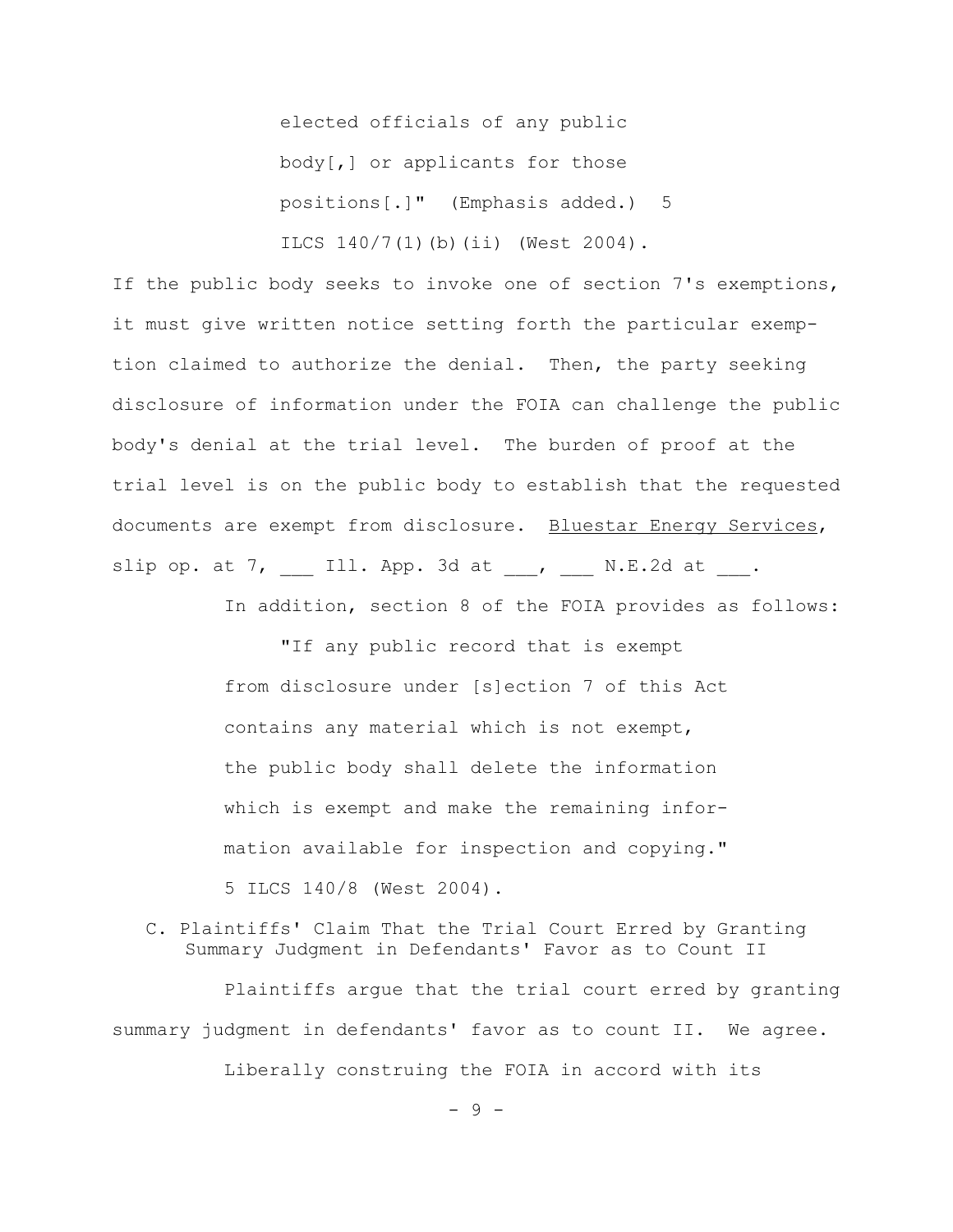intended purpose, we conclude that the statutory definition of "public records" includes the information contained in the employment contracts at issue. Indeed, at oral argument, defendants' counsel conceded that the information contained in the contracts was not confidential. In addition, reading section 7(1)(b) of the FOIA narrowly, as we must, we conclude that the individual contracts constitute "information that bears on the public duties of public employees and officials" (5 ILCS  $140/7(1)$  (b) (West  $2004$ )). Thus, such documents "shall not be considered an invasion of personal privacy" and, as a matter of law, are not exempt from disclosure under section 7 (5 ILCS  $140/7(1)$  (b) (West  $2004$ )). Contrary to defendants' suggestion, the mere fact that personnel files are per se exempt from disclosure under section  $7(1)$  (b) (ii) does not mean that the individual contracts are also per se exempt simply because they are kept in those files. See CBS, Inc. v. Partee, 198 Ill. App. 3d 936, 942, 556 N.E.2d 648, 651 (1990) ("To hold that all information contained in a personnel file is exempt from public disclosure simply because it is in a personnel file would permit a subversion of the broad purposes of the [FOIA]"). In that regard, we note that section 8 of the FOIA (5 ILCS 140/8 (West 2004)) explicitly permits the disclosure of nonexempt documents (such as the employment contracts here) that are contained within exempt public records (such as personnel files). Accordingly, we

 $- 10 -$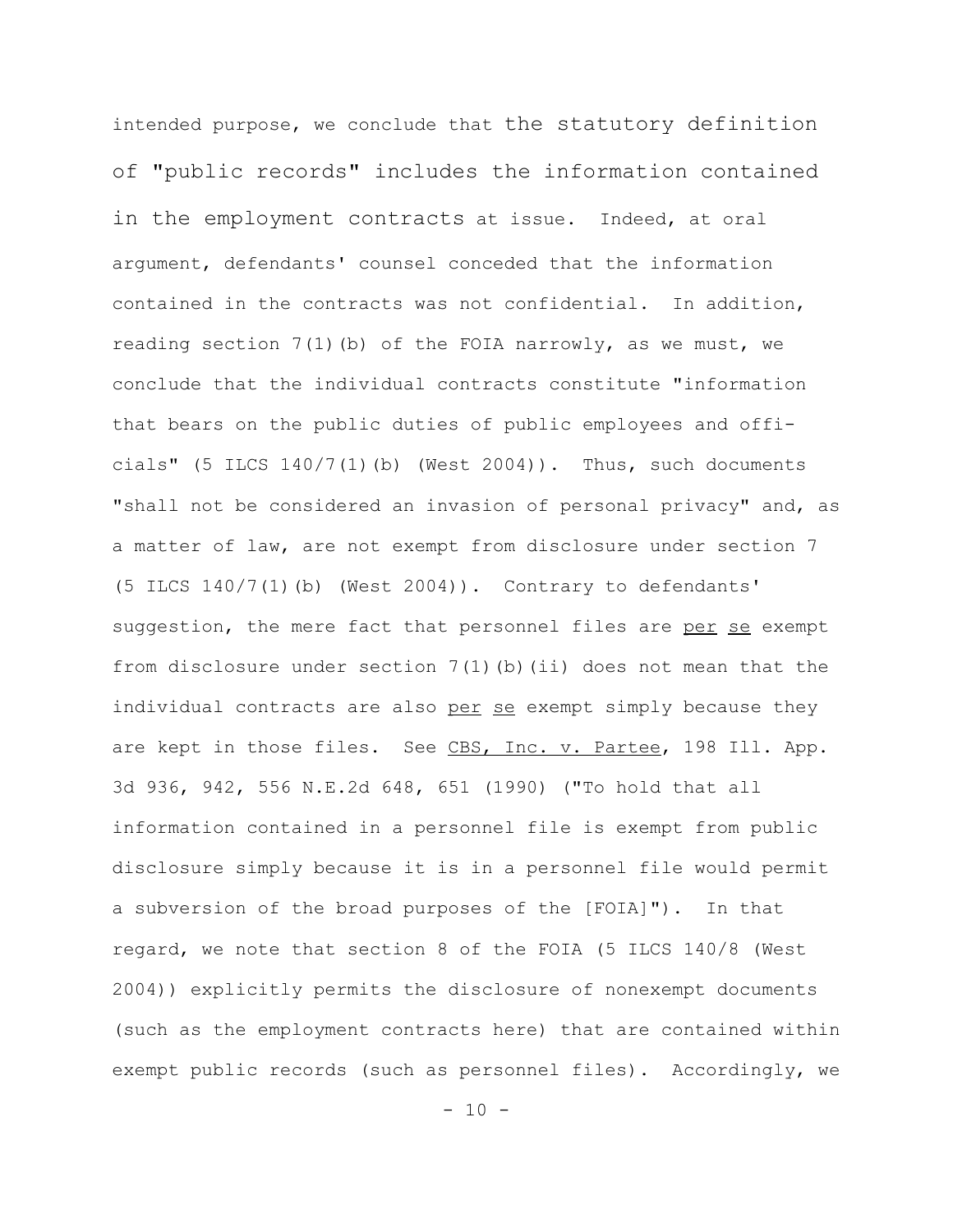conclude that the trial court erred by granting summary judgment in defendants' favor, and we reverse and remand for further proceedings consistent with this opinion.

In so concluding, we decline to follow the Third District's decision in Copley Press, Inc. v. Board of Education for Peoria School District No. 150, 359 Ill. App. 3d 321, 834 N.E.2d 558 (2005). In that case, the Third District concluded that performance evaluations and a letter summarizing the evaluations were exempt under the personnel-file exemption of the FOIA (5 ILCS  $140/7(1)$  (b)(ii) (West 2004)). In so doing, the  $Coplex$ court also stated as follows:

> "Given its plain and ordinary meaning, a 'personnel file' can reasonably be expected to include documents such as a resume or application, an employment contract, policies signed by the employee, payroll information, emergency contact information, training records, performance evaluations[,] and disciplinary records." Copley Press, Inc., 359 Ill. App. 3d at 324, 834 N.E.2d at 561.

We view the above-quoted language as broad dicta. Further, to the extent that the Copley court purported to hold that employment contracts are per se exempt from disclosure under the FOIA, we decline to follow it.

 $- 11 -$